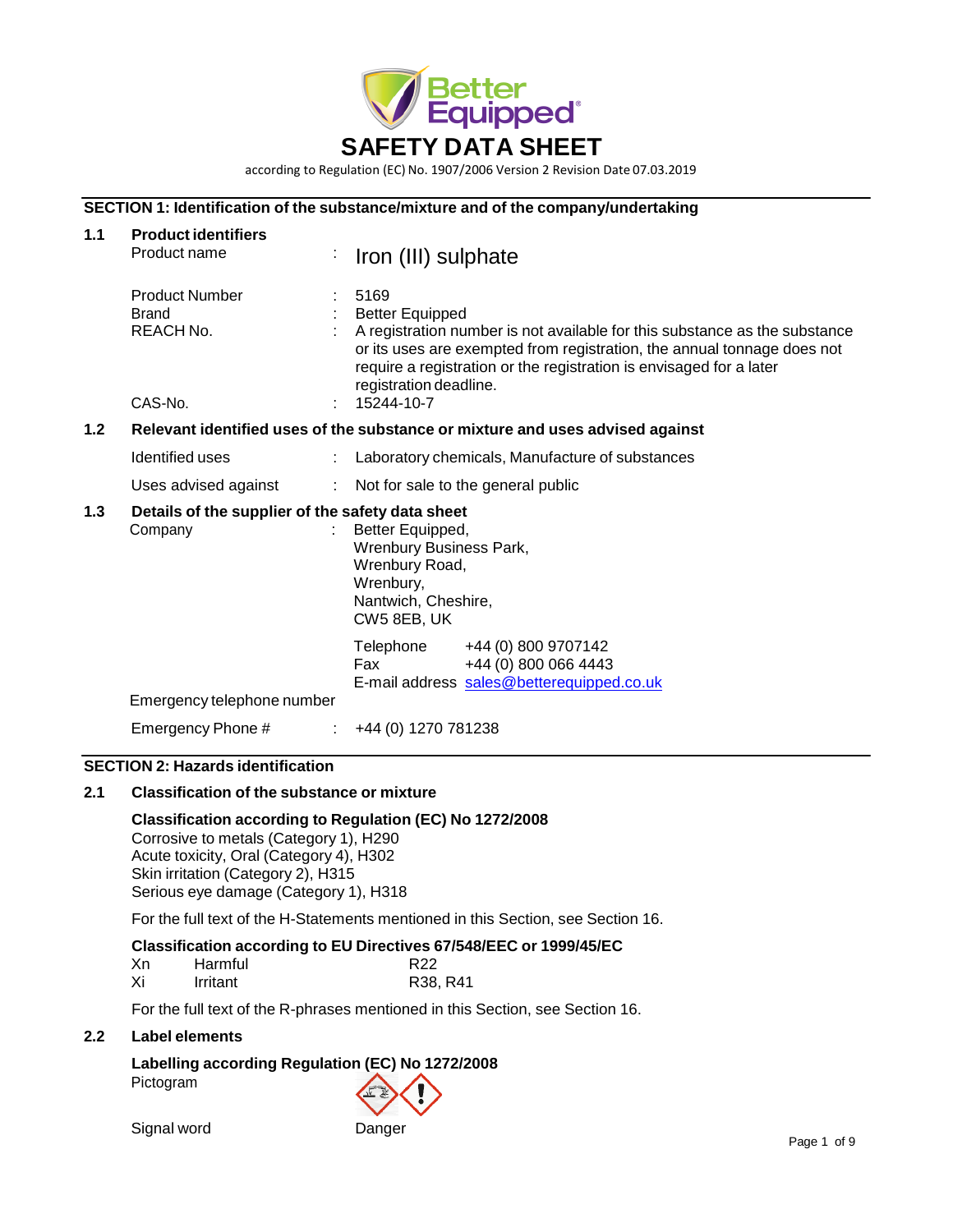| Hazard statement(s)                      |                                                                                                                                     |
|------------------------------------------|-------------------------------------------------------------------------------------------------------------------------------------|
| H <sub>290</sub>                         | May be corrosive to metals.                                                                                                         |
| H302                                     | Harmful if swallowed.                                                                                                               |
| H315                                     | Causes skin irritation.                                                                                                             |
| H318                                     | Causes serious eye damage.                                                                                                          |
| Precautionary statement(s)               |                                                                                                                                     |
| P <sub>280</sub>                         | Wear protective gloves/ eye protection/face protection.                                                                             |
| $P305 + P351 + P338$                     | IF IN EYES: Rinse cautiously with water for several minutes. Remove<br>contact lenses, if present and easy to do. Continue rinsing. |
| Supplemental Hazard<br><b>Statements</b> | none                                                                                                                                |

## **2.3 Other hazards** - none

# **SECTION 3: Composition/information on ingredients**

## **3.1 Substances**

| Synonyms         | : Ferric sulfate    |
|------------------|---------------------|
| Formula          | : $Fe2O12S3 · xH2O$ |
| Molecular Weight | 399.88 g/mol        |
| CAS-No.          | 15244-10-7          |

### **Hazardous ingredients according to Regulation (EC) No 1272/2008**

| Component                     |                                           | Classification                   | Concentration |  |  |
|-------------------------------|-------------------------------------------|----------------------------------|---------------|--|--|
| Diiron tris(sulphate) hydrate |                                           |                                  |               |  |  |
| CAS-No.                       | 15244-10-7                                | Acute Tox. 4; Skin Irrit. 2; Eye | $\leq$ 100 %  |  |  |
| EC-No.                        | 233-072-9                                 | Dam. 1; H302, H315, H318         |               |  |  |
|                               |                                           |                                  |               |  |  |
| <b>Sulfuric acid</b>          |                                           |                                  |               |  |  |
| CAS-No.                       | 7664-93-9                                 | Skin Corr. 1A; H314              | $1 - 5%$      |  |  |
| EC-No.                        | 231-639-5                                 |                                  |               |  |  |
| Index-No.                     | $016 - 020 - 00 - 8$                      |                                  |               |  |  |
|                               | Registration number 01-2119458838-20-XXXX |                                  |               |  |  |

## **Hazardous ingredients according to Directive 1999/45/EC**

| Component                     |                                           | Classification      | Concentration |  |  |
|-------------------------------|-------------------------------------------|---------------------|---------------|--|--|
| Diiron tris(sulphate) hydrate |                                           |                     |               |  |  |
| CAS-No.                       | 15244-10-7                                | Xn, R22 - R38 - R41 | $\leq$ 100 %  |  |  |
| EC-No.                        | 233-072-9                                 |                     |               |  |  |
|                               |                                           |                     |               |  |  |
| <b>Sulfuric acid</b>          |                                           |                     |               |  |  |
| CAS-No.                       | 7664-93-9                                 | C, R35              | $1 - 5%$      |  |  |
| EC-No.                        | 231-639-5                                 |                     |               |  |  |
| Index-No.                     | 016-020-00-8                              |                     |               |  |  |
|                               | Registration number 01-2119458838-20-XXXX |                     |               |  |  |

For the full text of the H-Statements and R-Phrases mentioned in this Section, see Section 16

# **SECTION 4: First aid measures**

#### **4.1 Description of first aid measures**

## **General advice**

Consult a physician. Show this safety data sheet to the doctor in attendance.

## **If inhaled**

If breathed in, move person into fresh air. If not breathing, give artificial respiration. Consult a physician.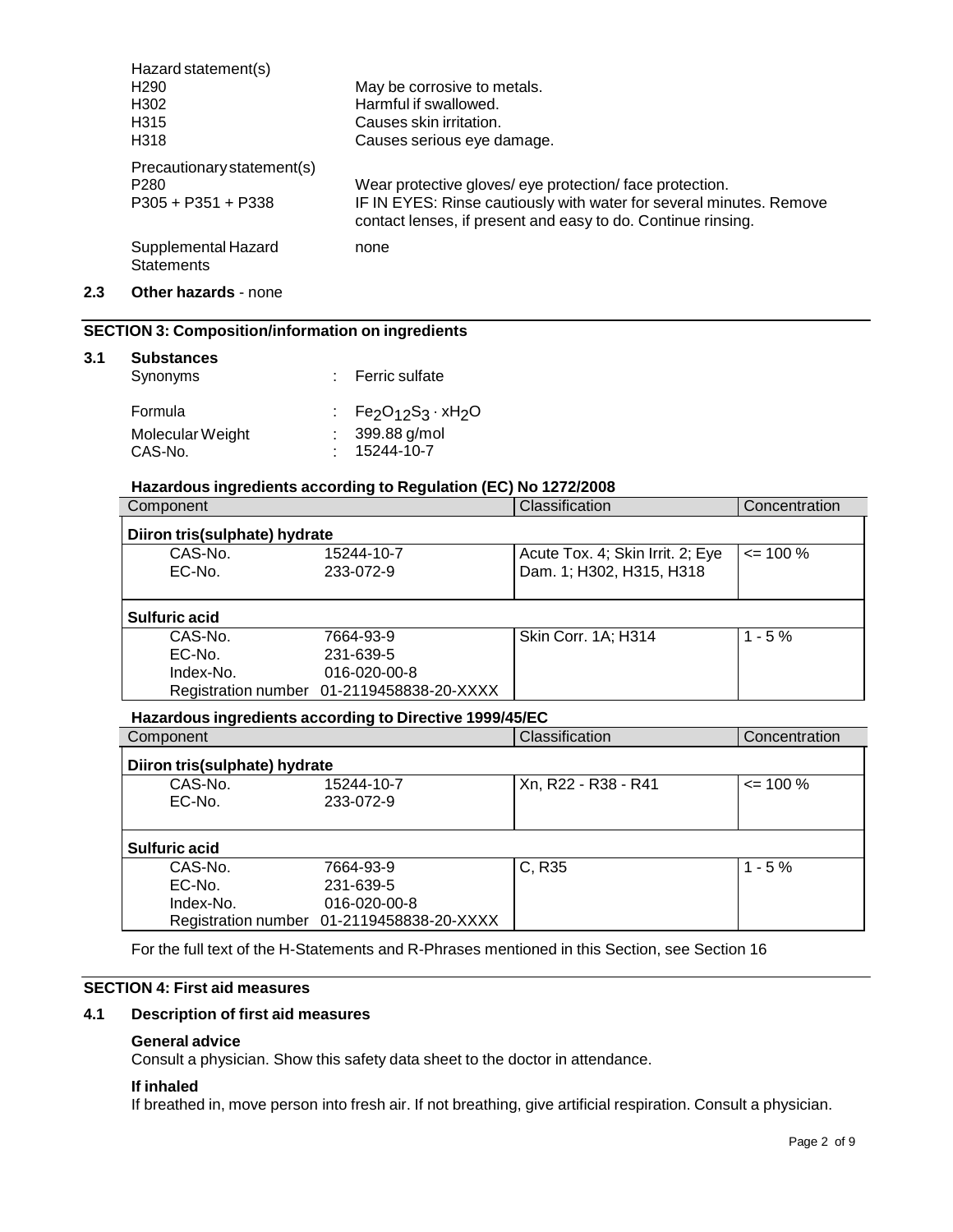## **In case of skin contact**

Wash off with soap and plenty of water. Consult a physician. Remove contaminated clothing.

#### **In case of eye contact**

Rinse thoroughly with plenty of water for at least 15 minutes and consult a physician.

#### **If swallowed**

Never give anything by mouth to an unconscious person. Rinse mouth with water. Consult a physician.

#### **4.2 Most important symptoms and effects, both acute and delayed**

The most important known symptoms and effects are described in the labelling (see section 2.2) and/or in section 11

**4.3 Indication of any immediate medical attention and special treatment needed** no data available

## **SECTION 5: Firefighting measures**

#### **5.1 Extinguishing media**

#### **Suitable extinguishing media**

Use water spray, alcohol-resistant foam, dry chemical or carbon dioxide.

**Unsuitable extinguishing media** Non stated/water etc.

- **5.2 Special hazards arising from the substance or mixture** Sulphur oxides, Iron oxides
- **5.3 Advice for firefighters** Wear self contained breathing apparatus for fire fighting if necessary.
- **5.4 Furtherinformation** no data available

## **SECTION 6: Accidental release measures**

#### **6.1 Personal precautions, protective equipment and emergency procedures**

#### **- 6.1.1 For non-emergency personnel**

Wear respiratory protection. Avoid dust formation. Avoid breathing vapours, mist or gas. Ensure adequate ventilation. Evacuate personnel to safe areas. Avoid breathing dust.

#### **- 6.1.2 For emergency responders**

Wear respiratory protection. Avoid dust formation. Avoid breathing vapours, mist or gas. Ensure adequate ventilation. Evacuate personnel to safe areas. Avoid breathing dust.

For personal protection see section 8.

- **6.2 Environmentalprecautions** Do not let product enter drains.
- **6.3 Methods and materials for containment and cleaning up** Pick up and arrange disposal without creating dust. Sweep up and shovel. Keep in suitable, closed containers for disposal.
- **6.4 Reference to other sections**

For disposal see section 13.

## **SECTION 7: Handling and storage**

## **7.1 Precautions for safe handling**

Avoid contact with skin and eyes. Avoid formation of dust and aerosols. Provide appropriate exhaust ventilation at places where dust is formed.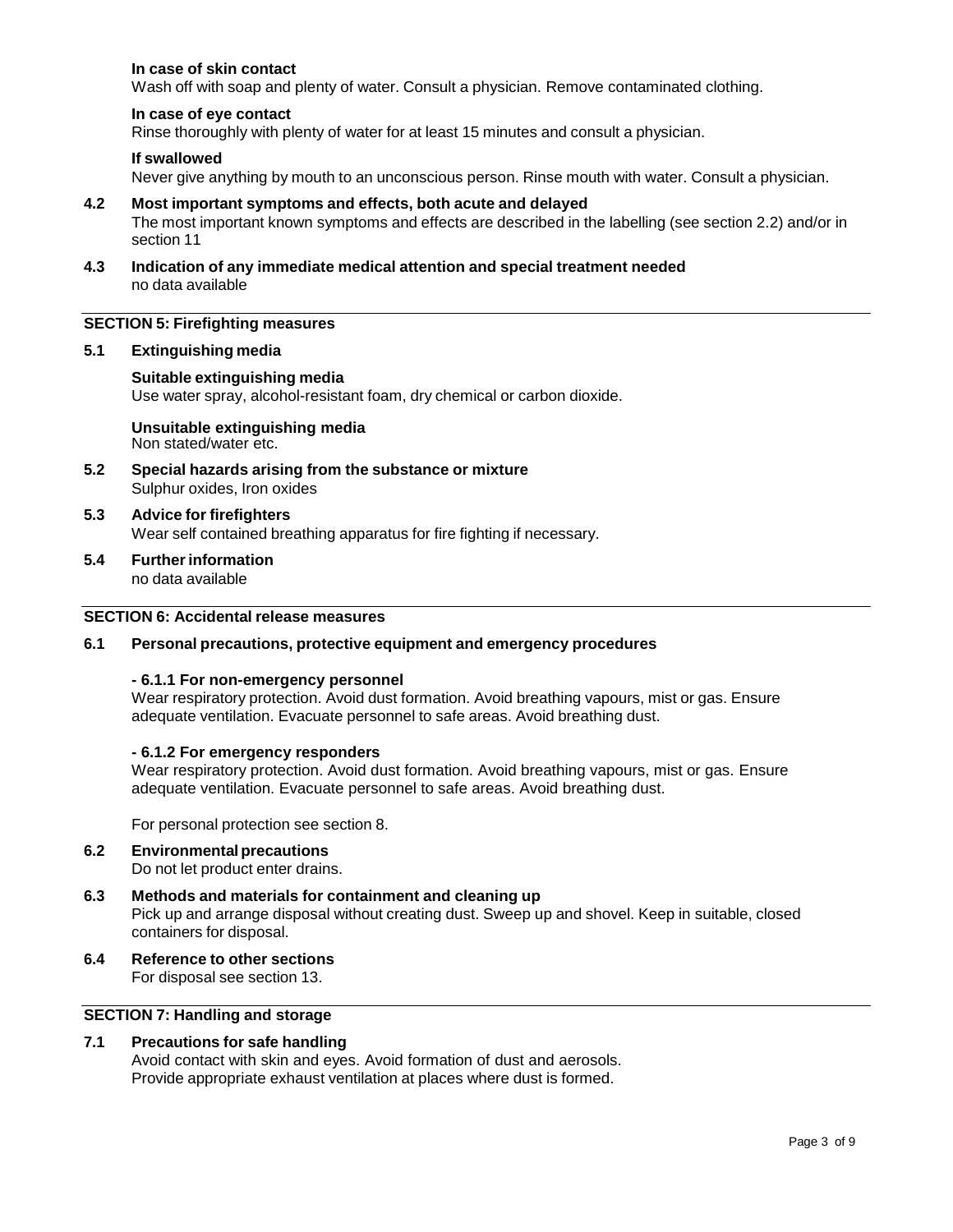- 7.1.2 Advice on general occupational hygiene:
- No smoking.
- Do not eat or drink.
- Wash hands after use.
- Remove contaminated clothing.

For precautions see section 2.2.

## **7.2 Conditions for safe storage, including any incompatibilities**

Store in cool place. Keep container tightly closed in a dry and well-ventilated place.

hygroscopic Light sensitive.

#### **7.3 Specific end use(s)**

Apart from the uses mentioned in section 1.2 no other specific uses are stipulated

## **SECTION 8: Exposure controls/personal protection**

#### **8.1 Control parameters**

#### **Components with workplace control parameters**

| Component                        | CAS-No.        | Value       | Control<br>parameters                       | <b>Basis</b>                                                                                                                                                                                                                       |
|----------------------------------|----------------|-------------|---------------------------------------------|------------------------------------------------------------------------------------------------------------------------------------------------------------------------------------------------------------------------------------|
| Diiron tris(sulphate)<br>hydrate | 15244-10-7     | <b>TWA</b>  | 1 mg/m $3$                                  | UK. EH40 WEL - Workplace<br><b>Exposure Limits</b>                                                                                                                                                                                 |
|                                  |                | <b>STEL</b> | $2$ mg/m $3$                                | UK. EH40 WEL - Workplace<br><b>Exposure Limits</b>                                                                                                                                                                                 |
| Sulfuric acid                    | 7664-93-9      | TWA         | $0.05$ mg/m $3$                             | Europe. COMMISSION DIRECTIVE<br>2009/161/EU establishing a third list<br>of indicative occupational exposure<br>limit values in implementation of<br>Council Directive 98/24/EC and<br>amending Commission Directive<br>2000/39/EC |
|                                  | <b>Remarks</b> | Indicative  |                                             | When selecting an appropriate exposure monitoring method,<br>account should be taken of potential limitations and interferences<br>that may arise in the presence of other sulphur compounds.                                      |
|                                  |                | TWA         | $0.05$ mg/m $3$                             | UK. EH40 WEL - Workplace<br><b>Exposure Limits</b>                                                                                                                                                                                 |
|                                  |                |             | times the long-term exposure should be used | Where no specific short-term exposure limit is listed, a figure three                                                                                                                                                              |

#### **8.1.2 Information on currently recommended monitoring procedures**

For currently recommended monitoring procedures, see HSE series 'Methods for the Determination of Hazardous Substances' (MDHS)

## **8.2 Exposure controls**

#### **Appropriate engineering controls**

Handle in accordance with good industrial hygiene and safety practice. Wash hands before breaks and at the end of workday. Use Local exhaust ventilation (LEV).

## **Personal protective equipment**

#### **Eye/face protection**

Face shield and safety glasses Use equipment for eye protection tested and approved under appropriate government standards such as NIOSH (US) or EN 166(EU).

#### **Skin protection**

Handle with gloves. Gloves must be inspected prior to use. Use proper glove removal technique (without touching glove's outer surface) to avoid skin contact with this product. Dispose of contaminated gloves after use in accordance with applicable laws and good laboratory practices.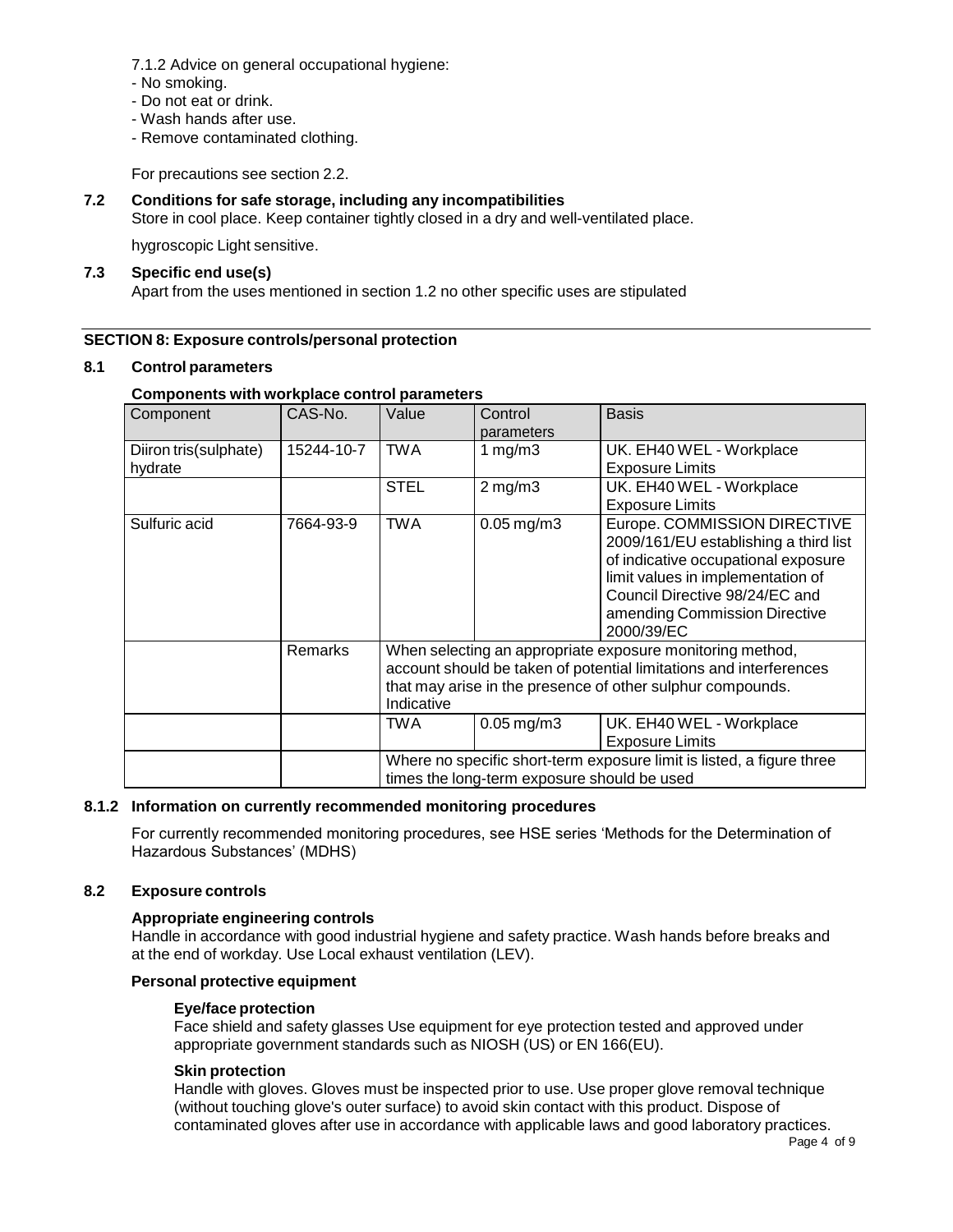Wash and dry hands.

The selected protective gloves have to satisfy the specifications of EU Directive 89/686/EEC and the standard EN 374 derived from it.

Full contact Material: Nitrile rubber Minimum layer thickness: 0.11 mm Break through time: 480 min Material tested:Dermatril® (KCL 740 / Aldrich Z677272, Size M)

Splash contact Material: Nitrile rubber Minimum layer thickness: 0.11 mm Break through time: 480 min Material tested:Dermatril® (KCL 740 / Aldrich Z677272, Size M)

data source: KCL GmbH, D-36124 Eichenzell, phone +49 (0)6659 87300, e-mail [sales@kcl.de,](mailto:sales@kcl.de) test method: EN374

If used in solution, or mixed with other substances, and under conditions which differ from EN 374, contact the supplier of the CE approved gloves. This recommendation is advisory only and must be evaluated by an industrial hygienist and safety officer familiar with the specific situation of anticipated use by our customers. It should not be construed as offering an approval for any specific use scenario.

#### **Body Protection**

Complete suit protecting against chemicals, The type of protective equipment must be selected according to the concentration and amount of the dangerous substance at the specific workplace.

## **Respiratoryprotection**

Where risk assessment shows air-purifying respirators are appropriate use a full-face particle respirator type N100 (US) or type P3 (EN 143) respirator cartridges as a backup to engineering controls. If the respirator is the sole means of protection, use a full-face supplied air respirator. Use respirators and components tested and approved under appropriate government standards such as NIOSH (US) or CEN (EU).

## **Control of environmental exposure**

Do not let product enter drains.

## **SECTION 9: Physical and chemical properties**

## **9.1 Information on basic physical and chemical properties**

a) Appearance **Form:** Solid Colour: yellow b) Odour No data available c) Odour Threshold Collection Controller Collection No data available d) pH  $\blacksquare$  pH  $\blacksquare$  pH  $\blacksquare$  and  $\blacksquare$  and  $\blacksquare$  and  $\blacksquare$  and  $\blacksquare$  and  $\blacksquare$  and  $\blacksquare$  and  $\blacksquare$  and  $\blacksquare$  and  $\blacksquare$  and  $\blacksquare$  and  $\blacksquare$  and  $\blacksquare$  and  $\blacksquare$  and  $\blacksquare$  and  $\blacksquare$  and  $\blacksquare$  and  $\blacksquare$  an e) Melting point/freezing point No data available f) Initial boiling point and boiling range No data available g) Flash point Contract Contract Contract Contract No data available h) Evaporation rate **No analyzis and Report Control** No data available i) Flammability (solid, gas) The product is not flammable. j) Upper/lower flammability or explosive limits No data available k) Vapour pressure No data available l) Vapour density No data available m) Relative density ca.3.1 g/cm3 n) Water solubility **Water Soluble** o) Partition coefficient: n- octanol/water No data available p) Auto-ignition temperature does not ignite q) Decomposition temperature No data available r) Viscosity **Viscosity** Viscosity **No data available** s) Explosive properties No data available t) Oxidizing properties The substance or mixture is not classified as oxidizing.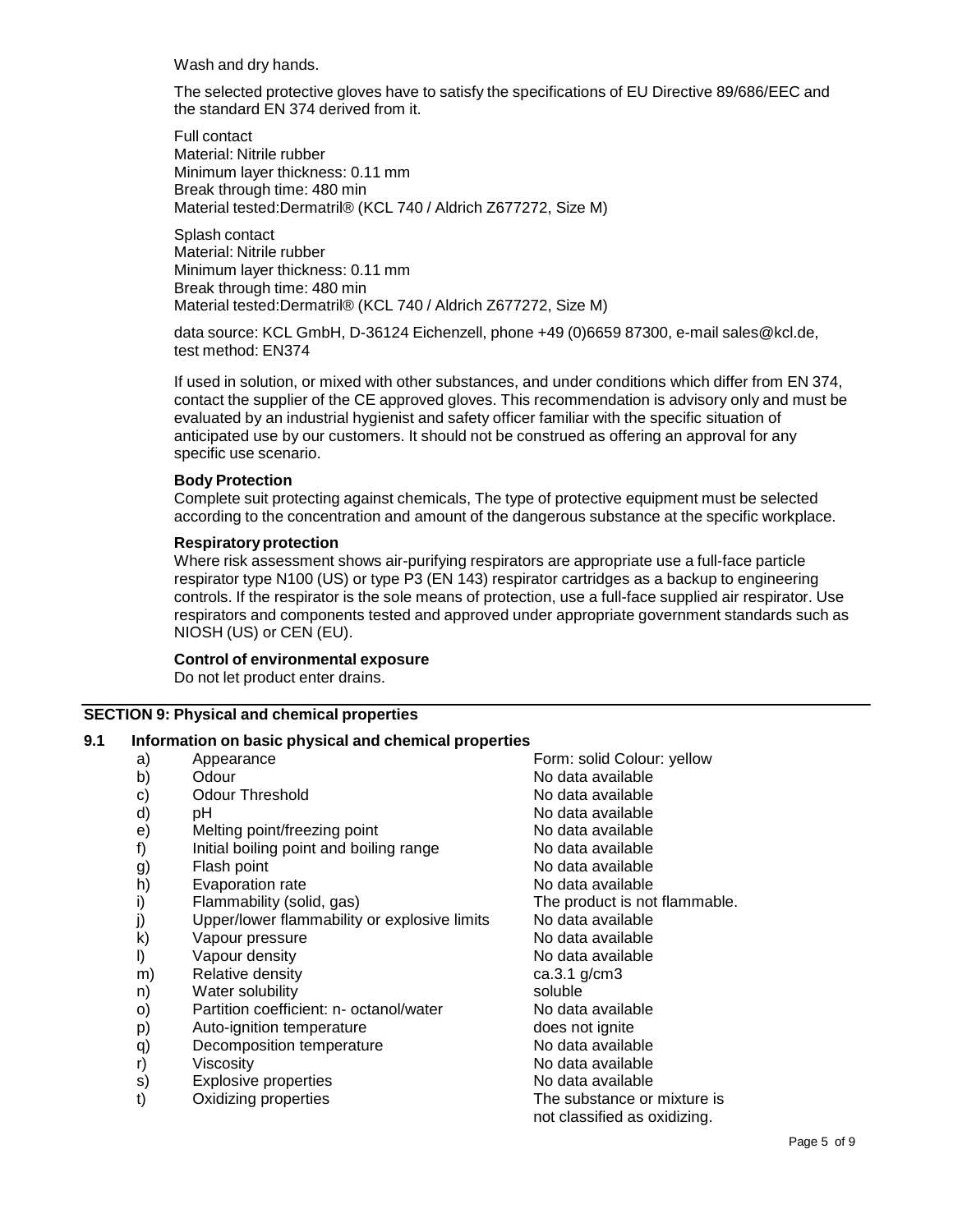#### **9.2 Other safety information** no data available

# **SECTION 10: Stability and reactivity**

- **10.1 Reactivity** no data available
- **10.2 Chemical stability** Stable under recommended storage conditions.
- **10.3 Possibility of hazardous reactions** no data available
- **10.4 Conditions to avoid** Avoid moisture. Light.
- **10.5 Incompatible materials** Strong oxidizing agents
- **10.6 Hazardous decomposition products** Other decomposition products - no data available In the event of fire: see section 5

#### **SECTION 11: Toxicological information**

#### **11.1 Information on toxicological effects**

**Acute toxicity** LD50 Oral - rat - > 500 - < 2,000 mg/kg (OECD Test Guideline 401)

**Skin corrosion/irritation** Irritating to skin.

**Serious eye damage/eye irritation** Risk of serious damage to eyes.

**Respiratory or skin sensitisation** no data available

**Germ cell mutagenicity** no data available

**Carcinogenicity**

IARC: 1 - Group 1: Carcinogenic to humans (Sulfuric acid)

**Reproductive toxicity** no data available

**Specific target organ toxicity - single exposure** no data available

**Specific target organ toxicity - repeated exposure** no data available

**Aspiration hazard** no data available

# **Additional Information**

RTECS: NO8520000

Overdose of iron compounds may have a corrosive effect on the gastrointestinal mucosa and be followed by necrosis, perforation, and stricture formation. Several hours may elapse before symptoms that can include epigastric pain, diarrhea, vomiting, nausea, and hematemesis occur. After apparent recovery a person may experience metabolic acidosis, convulsions, and coma hours or days later. Further complications may develop leading to acute liver necrosis that can result in death due to hepatic coma., To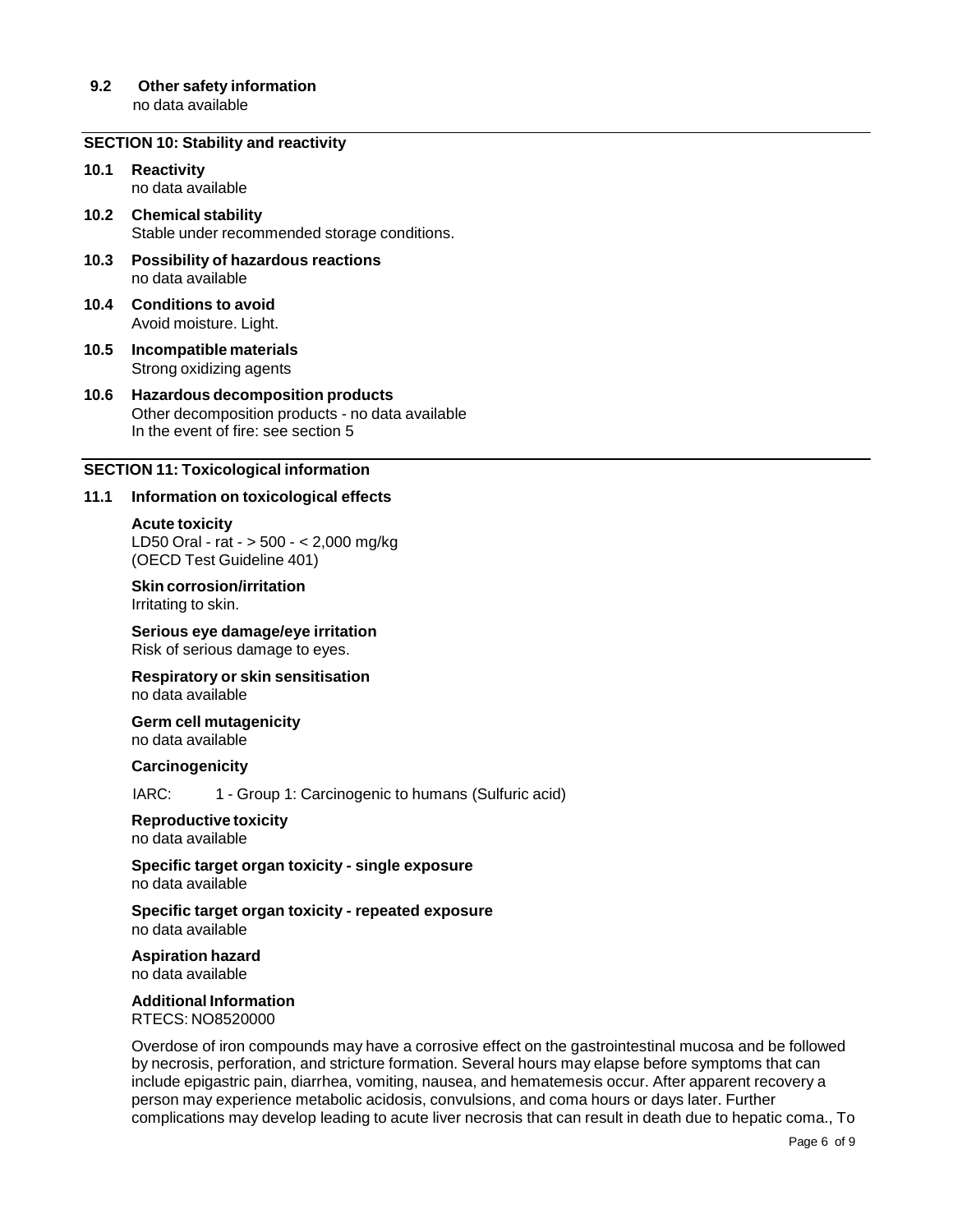the best of our knowledge, the chemical, physical, and toxicological properties have not been thoroughly investigated.

# **SECTION 12: Ecological information**

#### **12.1 Toxicity**

Harmful to fish. Information given is based on data on the components and the ecotoxicology of similar products.

Toxicity to daphnia and other aquatic invertebrates Remarks: Harmful to aquatic organisms.Information given is based on data on the components and the ecotoxicology of similar products.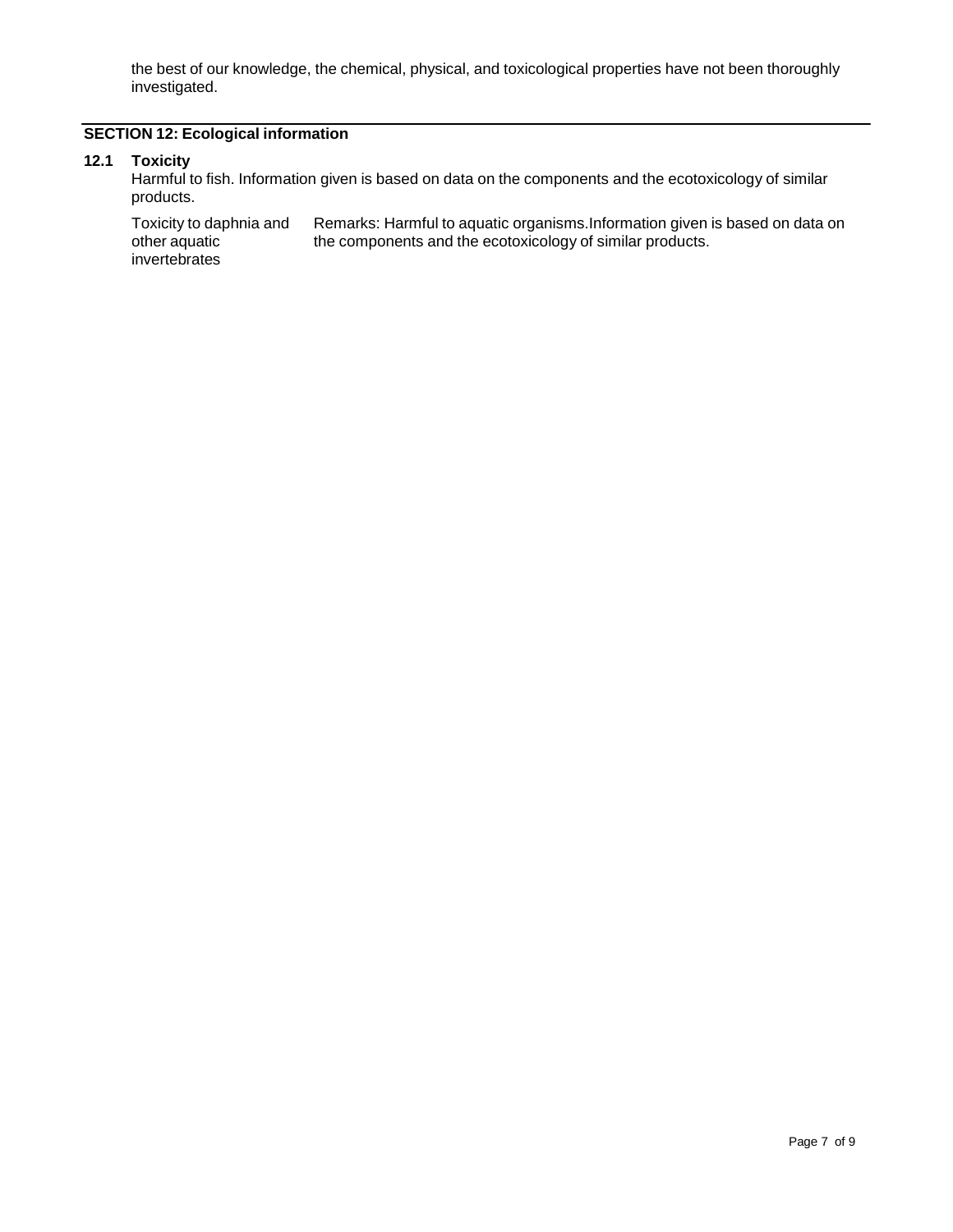## **12.2 Persistence and degradability**

The methods for determining biodegradability are not applicable to inorganic substances.

- **12.3 Bioaccumulativepotential** no data available
- **12.4 Mobility in soil** no data available

# **12.5 Results of PBT and vPvB assessment** PBT/vPvB assessment not available as chemical safety assessment not required/not conducted

#### **12.6 Other adverse effects**

no data available

### **SECTION 13: Disposal considerations**

#### **13.1 Waste treatment**

#### **methods Product**

Offer surplus and non-recyclable solutions to a licensed disposal company. Dissolve or mix the material with a combustible solvent and burn in a chemical incinerator equipped with an afterburner and scrubber. Unused product may be returned and reused, in addition to disposal.

## **Contaminated packaging**

Dispose of as unused product.

## **SECTION 14: Transport information**

| 14.1 | UN number<br>ADR/RID: 3260      |                                     | IMDG: 3260                                                                                | IATA: 3260 |
|------|---------------------------------|-------------------------------------|-------------------------------------------------------------------------------------------|------------|
| 14.2 |                                 | UN proper shipping name             |                                                                                           |            |
|      | ADR/RID:                        | acid)                               | CORROSIVE SOLID, ACIDIC, INORGANIC, N.O.S. (Diiron tris(sulphate) hydrate, Sulfuric       |            |
|      | IMDG:                           | acid)                               | CORROSIVE SOLID, ACIDIC, INORGANIC, N.O.S. (Diiron tris(sulphate) hydrate, Sulfuric       |            |
|      | IATA:                           |                                     | Corrosive solid, acidic, inorganic, n.o.s. (Diiron tris(sulphate) hydrate, Sulfuric acid) |            |
| 14.3 | ADR/RID: 8                      | <b>Transport hazard class(es)</b>   | IMDG: 8                                                                                   | IATA: 8    |
| 14.4 | Packaging group<br>ADR/RID: III |                                     | IMDG: III                                                                                 | IATA: III  |
| 14.5 | ADR/RID: no                     | <b>Environmental hazards</b>        | IMDG Marine pollutant: no                                                                 | IATA: no   |
| 14.6 | no data available               | <b>Special precautions for user</b> |                                                                                           |            |

#### **14.7 Transport in bulk according to Annex II of MARPOL 73/78 and the IBC Code** N/A

#### **SECTION 15: Regulatory information**

This safety datasheet complies with the requirements of Regulation (EC) No. 1907/2006.

**15.1 Safety, health and environmental regulations/legislation specific for the substance or mixture** no data available

## **15.2 Chemical Safety Assessment**

For this product a chemical safety assessment was not carried out